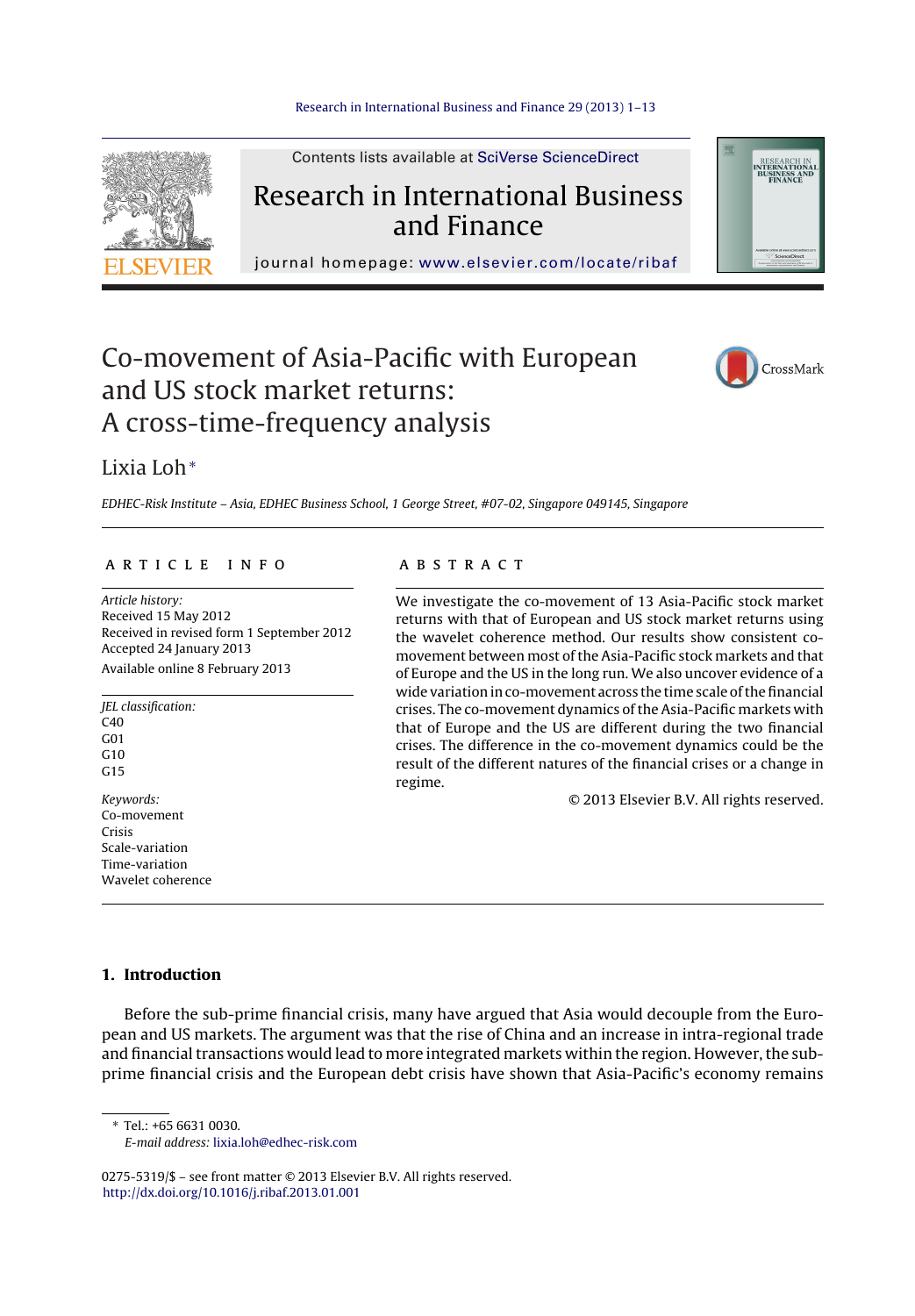strongly tied to the global economy. The Asia-Pacific stock markets were volatile during the financial crises and have traded closely with the global markets during these periods.

Most studies on the co-movement of Asia-Pacific stock markets concentrate on linkages among these stock markets and the linkages between these markets and the US market. A prominent effect of the US stock market on the Asia-Pacific stock market resulted in large literature on the topic. Limited studies examine the co-movement between Asia-Pacific stock markets and European stock markets. However, the recent European debt crisis has presented a unique opportunity to study the co-movement between European and Asia-Pacific stock markets. The Asia-Pacific stock markets have traded more closely with the European market since the European sovereign debt crisis threatened to turn contagious. Understanding and estimating the dynamic co-movement between global financial markets have important consequences on stock market return predictability, asset allocation and portfolio diversification.

Limited studies exist on the relationships between stock markets at different investment horizons because of the lack of an appropriate analytical tool to analyse data for different time scales. The stock market is a complex system consisting of investors with different investment horizons, and they collectively form aggregate market co-movements. Time scale (investment horizon) is an important aspect that affects trading behaviour ([Müller](#page--1-0) et [al.,](#page--1-0) [1997;](#page--1-0) [Lynch](#page--1-0) [and](#page--1-0) [Zumbach,](#page--1-0) [2003\).](#page--1-0) Taking into account that many heterogeneous investors make decisions over different time scales and perform each movement on different time scales, market co-movement would vary across different time scales according to the investment horizons of different investors. [Candelon](#page--1-0) et [al.](#page--1-0) [\(2005\)](#page--1-0) argued that the short-term investor is more interested in co-movement at higher frequencies while the long-term investor is interested in co-movement at lower frequencies. International investors who hold diversified portfolios are concerned with stock market co-movement at different investment horizons to diversify their portfolios more effectively. Policy makers are interested in knowing the co-movement of stock markets at different time scales for policy-making decisions. The application of the wavelet method in finance makes it possible to study the dynamics of market co-movement at different time scales. [Gencay](#page--1-0) et [al.](#page--1-0) [\(2003,](#page--1-0) [2005\)](#page--1-0) and [Masih](#page--1-0) et [al.](#page--1-0) [\(2010\)](#page--1-0) found that systematic risk is multi-horizon in nature. [Rua](#page--1-0) [and](#page--1-0) [Nunes](#page--1-0) [\(2009\)](#page--1-0) showed that co-movement between the stock markets of the US, the UK, Germany and Japan change in time and vary across frequencies. A recent study by [Graham](#page--1-0) et [al.](#page--1-0) [\(2012\)](#page--1-0) found that co-movement between the US and the emerging markets varies with respect to time and frequency.

This paper extends the existing literature on stock market co-movement between Asia-Pacific with that of Europe and the US. Unlike [Hyde](#page--1-0) et [al.](#page--1-0) [\(2007\),](#page--1-0) we study the co-movement between Asia-Pacific stock markets and European and US markets in both time and frequency domains using wavelet coherence. The advantage of wavelet coherence is that the analysis allows a better understanding of the dynamics of the co-movement. Instead of collective co-movement, we are able to examine comovement of stock markets at different time scales. Our work is closely related to, but different from, [Graham](#page--1-0) et [al.](#page--1-0) [\(2012\)](#page--1-0) in several ways. We examine co-movement of 13 Asia-Pacific national stock markets with European and US markets. We also compare the differences in co-movement between stock markets during the two financial crises that originated from outside the Asia-Pacific region.

The paper is structured as follows. Section 2 briefly reviews the related literature on stock comovement. Section [3](#page--1-0) introduces the wavelet method used in the paper. Section [4](#page--1-0) describes the data used in the analysis. Section [5](#page--1-0) analyses the empirical results on co-movement between Asia-Pacific and European stock markets followed by results on co-movement between Asia-Pacific and US stock markets. Section [6](#page--1-0) summarises the findings and their implications.

#### **2. Literature review**

Vast literature exists on stock market co-movement. One branch of literature on co-movement of stock markets studies the evolution of correlation over time. [Kaplanis](#page--1-0) [\(1988\)](#page--1-0) found stability in correlation but not in covariance for 10 industrial countries from 1972 to 1987. By contrast, [Long](#page--1-0) [and](#page--1-0) [Solnik](#page--1-0) [\(1995\)](#page--1-0) found that both covariance and correlation were unstable among developed countries between1960 and 1990. Correlations betweeninternationalmarketshave beenfound to increase since the mid-1990s and the degree of co-movement was not constant over time ([Brooks](#page--1-0) [and](#page--1-0) [Del](#page--1-0) [Negro,](#page--1-0)